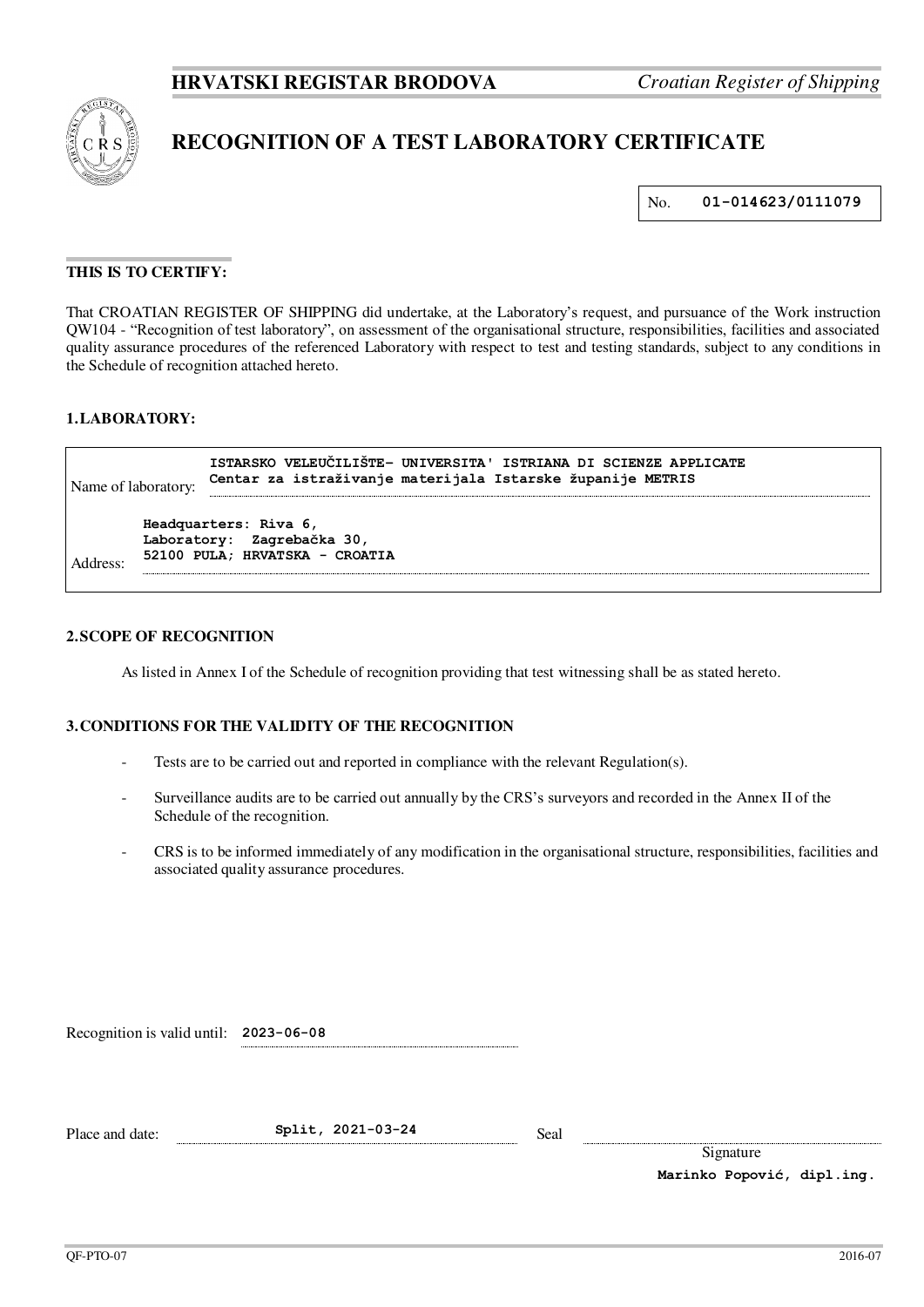## **SCHEDULE OF RECOGNITION**

Annex I to Certificate No:  $\vert$  No. **01-014623/0111079** 

| <b>Item</b><br>No. | Test method                                                                                                                                                     | Regulation                             | Test standards<br>(latest edition)                                           | Test witnessing<br>mode (see note) | Comments |
|--------------------|-----------------------------------------------------------------------------------------------------------------------------------------------------------------|----------------------------------------|------------------------------------------------------------------------------|------------------------------------|----------|
| 1.                 | Vlačno ispitivanje metalnih materijala i<br>zavarenih spojeva<br>Tensile test of metallic materials and welds                                                   | CRS Rules Part 25<br>CRS Rules Part 26 | <b>HRN EN ISO 6892-1</b><br>HRN EN ISO 9018<br>HRN EN ISO 5178               | (1)                                |          |
| 2.                 | Ispitivanje savijanjem metalnih<br>materijala i zavarenih spojeva<br>Bend testing of metallic materials and<br>welds                                            | CRS Rules Part 25<br>CRS Rules Part 26 | HRN EN ISO 7438<br>HRN EN ISO 5173                                           | (1)                                |          |
| 3.                 | Ispitivanje udarnog rada loma metalnih<br>materijala i zavarenih spojeva<br>Charpyjevim batom<br>Charpy pendulum impact test of metallic<br>materials and welds | CRS Rules Part 25<br>CRS Rules Part 26 | <b>HRN EN ISO 148-1</b><br><b>HRN EN ISO 14556</b><br><b>HRN EN ISO 9016</b> | (1)                                |          |
| 4.                 | Ispitivanje zavarenih spojeva lomljenjem<br>Fracture testing on welds                                                                                           | CRS Rules Part 26                      | HRN EN ISO 9017                                                              | (1)                                |          |
| 5.                 | Ispitivanje cijevi sploštavanjem<br>Flattening test - tubes                                                                                                     | CRS Rules Part 25                      | <b>HRN EN ISO 8492</b>                                                       | (1)                                |          |
| 6.                 | Ispitivanje tvrdoće metalnih materijala i<br>zavara<br>Hardness testing of metallic materials and<br>welds                                                      | CRS Rules Part 25<br>CRS Rules Part 26 | <b>HRN EN ISO 6507-1</b><br><b>HRN EN ISO 9015-2</b>                         | (1)                                |          |
| 7.                 | Makroskopsko i mikroskopsko<br>ispitivanje zavara<br>Macroscopic and microscopic examination<br>of welds                                                        | CRS Rules Part 26                      | <b>HRN EN ISO 17639</b>                                                      | (2)                                |          |
| 8.                 | Određivanje kemijskog sastava čelika<br>Chemical analysis of steels                                                                                             | CRS Rules Part 25                      | ASTM E 415                                                                   | (2)                                |          |

Note:

(1) Except otherwise agreed upon, the CRS witnessing is compulsory for every test.

(2) First test and one per 4 years.

<sup>(3)</sup> CRS witnessing is not compulsory.